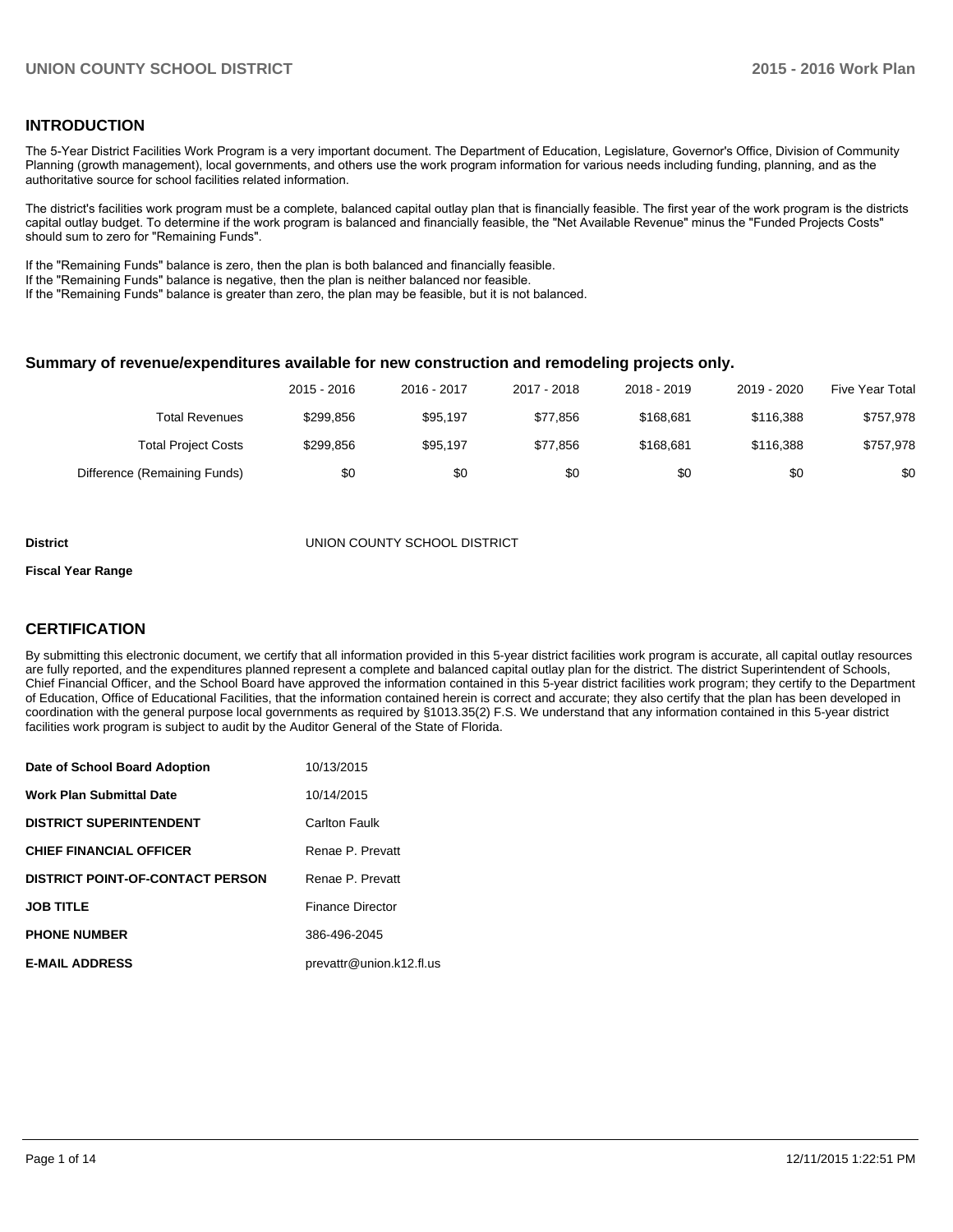# **Expenditures**

#### **Expenditure for Maintenance, Repair and Renovation from 1.50-Mills and PECO**

Annually, prior to the adoption of the district school budget, each school board must prepare a tentative district facilities work program that includes a schedule of major repair and renovation projects necessary to maintain the educational and ancillary facilities of the district.

| Item                                                                                                                                                                 | 2015 - 2016<br><b>Actual Budget</b>                                                          | 2016 - 2017<br>Projected | 2017 - 2018<br>Projected | 2018 - 2019<br>Projected | 2019 - 2020<br>Projected | <b>Total</b> |  |  |  |  |
|----------------------------------------------------------------------------------------------------------------------------------------------------------------------|----------------------------------------------------------------------------------------------|--------------------------|--------------------------|--------------------------|--------------------------|--------------|--|--|--|--|
| <b>HVAC</b>                                                                                                                                                          | \$15,000                                                                                     | \$0                      | \$0                      | \$50,000                 | \$0                      | \$65,000     |  |  |  |  |
| Locations:<br><b>UNION SENIOR HIGH</b>                                                                                                                               |                                                                                              |                          |                          |                          |                          |              |  |  |  |  |
| Flooring                                                                                                                                                             | \$5,000                                                                                      | \$35,000                 | \$0                      | \$10,000                 | \$15,000                 | \$65,000     |  |  |  |  |
| Locations:                                                                                                                                                           | LAKE BUTLER ELEMENTARY, LAKE BUTLER MIDDLE, UNION SENIOR HIGH, UNION SUPERINTENDENT'S OFFICE |                          |                          |                          |                          |              |  |  |  |  |
| Roofing                                                                                                                                                              | \$0                                                                                          | \$0                      | \$25,000                 | \$0                      | \$25,000                 | \$50,000     |  |  |  |  |
| LAKE BUTLER ELEMENTARY, LAKE BUTLER MIDDLE, UNION MAINTENANCE, UNION SUPERINTENDENT'S OFFICE<br>Locations:                                                           |                                                                                              |                          |                          |                          |                          |              |  |  |  |  |
| Safety to Life                                                                                                                                                       | \$40,000                                                                                     | \$45.000                 | \$30,000                 | \$40,000                 | \$40,000                 | \$195,000    |  |  |  |  |
| Locations:  DAY CARE ANNEX, LAKE BUTLER ELEMENTARY, LAKE BUTLER MIDDLE, UNION MAINTENANCE, UNION SENIOR HIGH, UNION<br>SUPERINTENDENT'S OFFICE, UNION TRANSPORTATION |                                                                                              |                          |                          |                          |                          |              |  |  |  |  |
| Fencing                                                                                                                                                              | \$5,000                                                                                      | \$0                      | \$0                      | \$0                      | \$5,000                  | \$10,000     |  |  |  |  |
| LAKE BUTLER ELEMENTARY, LAKE BUTLER MIDDLE, UNION MAINTENANCE, UNION SENIOR HIGH, UNION TRANSPORTATION<br>Locations:                                                 |                                                                                              |                          |                          |                          |                          |              |  |  |  |  |
| Parking                                                                                                                                                              | \$0                                                                                          | \$20,000                 | \$0                      | \$0                      | \$0                      | \$20,000     |  |  |  |  |
| Locations:<br><b>UNION SENIOR HIGH</b>                                                                                                                               |                                                                                              |                          |                          |                          |                          |              |  |  |  |  |
| Electrical                                                                                                                                                           | \$5,000                                                                                      | \$5.000                  | \$10,000                 | \$5,000                  | \$5.500                  | \$30,500     |  |  |  |  |
| <b>UNION MAINTENANCE</b><br>Locations:                                                                                                                               |                                                                                              |                          |                          |                          |                          |              |  |  |  |  |
| Fire Alarm                                                                                                                                                           | \$0                                                                                          | \$4.500                  | \$0                      | \$0                      | \$5.000                  | \$9.500      |  |  |  |  |
| Locations: LAKE BUTLER ELEMENTARY, UNION SENIOR HIGH                                                                                                                 |                                                                                              |                          |                          |                          |                          |              |  |  |  |  |
| Telephone/Intercom System                                                                                                                                            | \$0                                                                                          | \$5,000                  | \$0                      | \$5,000                  | \$0                      | \$10,000     |  |  |  |  |
| Locations: LAKE BUTLER ELEMENTARY, LAKE BUTLER MIDDLE, UNION SENIOR HIGH                                                                                             |                                                                                              |                          |                          |                          |                          |              |  |  |  |  |
| <b>Closed Circuit Television</b>                                                                                                                                     | \$0                                                                                          | \$0                      | \$0                      | \$0                      | \$0                      | \$0          |  |  |  |  |
| Locations: No Locations for this expenditure.                                                                                                                        |                                                                                              |                          |                          |                          |                          |              |  |  |  |  |
| Paint                                                                                                                                                                | \$5,000                                                                                      | \$10.500                 | \$6,818                  | \$5,000                  | \$5.000                  | \$32,318     |  |  |  |  |
| DAY CARE ANNEX, LAKE BUTLER ELEMENTARY, LAKE BUTLER MIDDLE, UNION MAINTENANCE, UNION SENIOR HIGH, UNION<br>Locations:<br>SUPERINTENDENT'S OFFICE                     |                                                                                              |                          |                          |                          |                          |              |  |  |  |  |
| Maintenance/Repair                                                                                                                                                   | \$45,319                                                                                     | \$25,185                 | \$25,575                 | \$20,000                 | \$20,000                 | \$136,079    |  |  |  |  |
| <b>UNION MAINTENANCE</b><br>Locations:                                                                                                                               |                                                                                              |                          |                          |                          |                          |              |  |  |  |  |
| <b>Sub Total:</b>                                                                                                                                                    | \$120,319                                                                                    | \$150,185                | \$97,393                 | \$135,000                | \$120,500                | \$623,397    |  |  |  |  |

| PECO Maintenance Expenditures | \$67,356 | \$94,298 | \$104,810 | \$124,220 | \$134,219 | \$524,903 |
|-------------------------------|----------|----------|-----------|-----------|-----------|-----------|
| 1.50 Mill Sub Total: I        | \$56,963 | \$75,887 | \$12,583  | \$40,780  | \$6,281   | \$192,494 |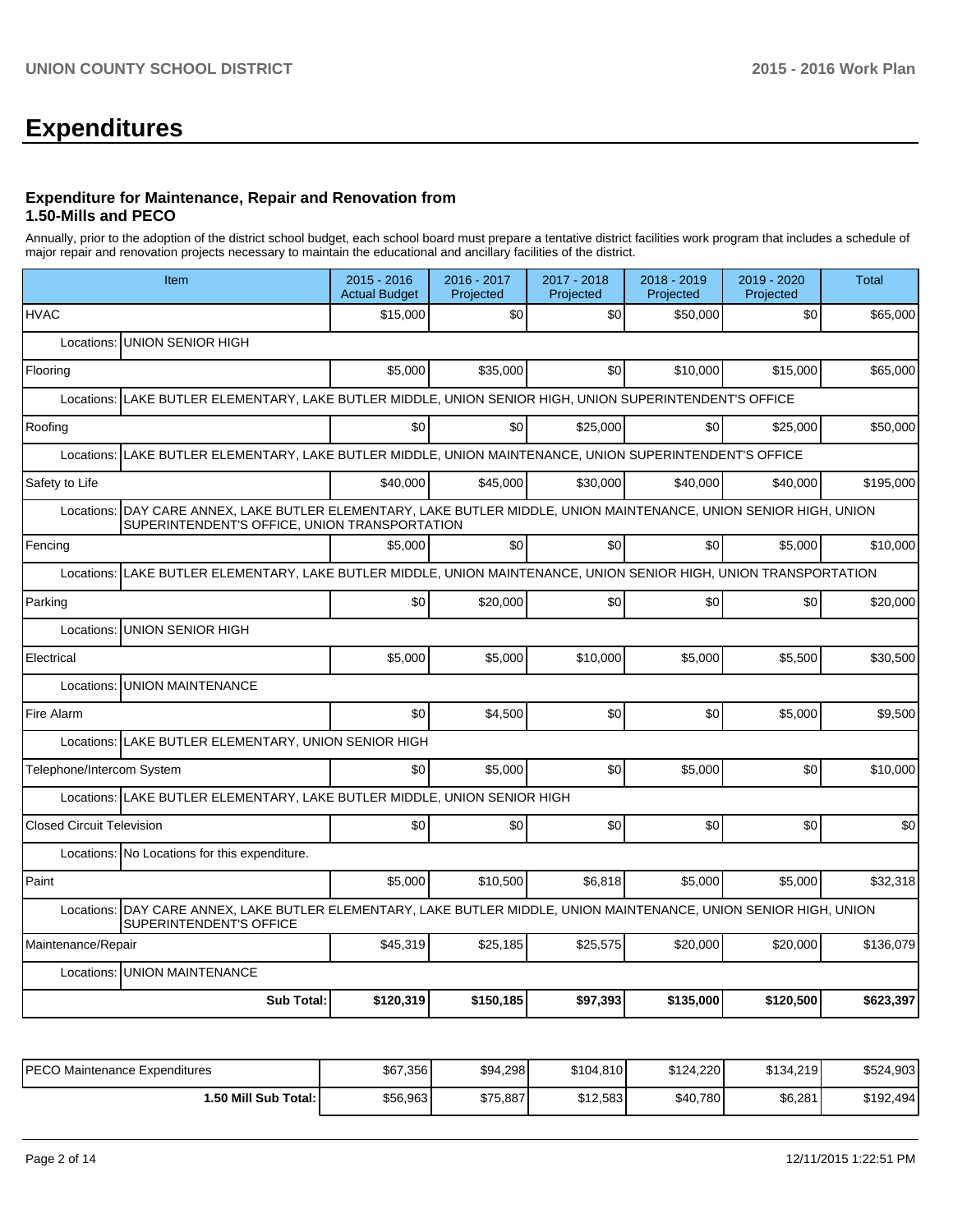## **UNION COUNTY SCHOOL DISTRICT 2015 - 2016 Work Plan**

| Other Items                                                                                                                                                         | $2015 - 2016$<br><b>Actual Budget</b> | $2016 - 2017$<br>Projected | 2017 - 2018<br>Projected | $2018 - 2019$<br>Projected | $2019 - 2020$<br>Projected | Total     |  |  |  |
|---------------------------------------------------------------------------------------------------------------------------------------------------------------------|---------------------------------------|----------------------------|--------------------------|----------------------------|----------------------------|-----------|--|--|--|
| MAINTENANCE DISTRICTWIDE                                                                                                                                            | \$4,000                               | \$20,000                   | \$20,000                 | \$30,000                   | \$20,000                   | \$94,000  |  |  |  |
| Locations DAY CARE ANNEX, LAKE BUTLER ELEMENTARY, LAKE BUTLER MIDDLE, UNION MAINTENANCE, UNION SENIOR HIGH, UNION<br>ISUPERINTENDENT'S OFFICE. UNION TRANSPORTATION |                                       |                            |                          |                            |                            |           |  |  |  |
| Total:                                                                                                                                                              | \$124.319                             | \$170.185                  | \$117,393                | \$165,000                  | \$140,500                  | \$717,397 |  |  |  |

## **Local 1.50 Mill Expenditure For Maintenance, Repair and Renovation**

Anticipated expenditures expected from local funding sources over the years covered by the current work plan.

| Item                                                         | $2015 - 2016$<br><b>Actual Budget</b> | 2016 - 2017<br>Projected | 2017 - 2018<br>Projected | 2018 - 2019<br>Projected | 2019 - 2020<br>Projected | <b>Total</b> |
|--------------------------------------------------------------|---------------------------------------|--------------------------|--------------------------|--------------------------|--------------------------|--------------|
| Remaining Maint and Repair from 1.5 Mills                    | \$56,963                              | \$75,887                 | \$12,583                 | \$40,780                 | \$6,281                  | \$192,494    |
| Maintenance/Repair Salaries                                  | \$0                                   | \$0                      | \$0                      | \$0                      | \$0                      | \$0          |
| <b>School Bus Purchases</b>                                  | \$0                                   | \$0                      | \$100,000                | \$0                      | \$115,000                | \$215,000    |
| Other Vehicle Purchases                                      | \$0                                   | \$0                      | \$0                      | \$0                      | \$0                      | \$0          |
| Capital Outlay Equipment                                     | \$0                                   | \$0                      | \$0                      | \$0                      | \$0                      | \$0          |
| Rent/Lease Payments                                          | \$0                                   | \$0                      | \$0                      | \$0                      | \$0                      | \$0          |
| <b>COP Debt Service</b>                                      | \$0                                   | \$0                      | \$0                      | \$0                      | \$0                      | \$0          |
| Rent/Lease Relocatables                                      | \$0                                   | \$0                      | \$0                      | \$0                      | \$0                      | \$0          |
| <b>Environmental Problems</b>                                | \$0                                   | \$0                      | \$0                      | \$0                      | \$0                      | \$0          |
| ls.1011.14 Debt Service                                      | \$0                                   | \$0                      | \$0                      | \$0                      | \$0                      | \$0          |
| <b>Special Facilities Construction Account</b>               | \$0                                   | \$0                      | \$0                      | \$0                      | \$0                      | \$0          |
| Premiums for Property Casualty Insurance - 1011.71<br>(4a,b) | \$126,000                             | \$125,000                | \$126,000                | \$128,000                | \$130,000                | \$635,000    |
| Qualified School Construction Bonds (QSCB)                   | \$0                                   | \$0                      | \$0                      | \$0                      | \$0                      | \$0          |
| Qualified Zone Academy Bonds (QZAB)                          | \$125,000                             | \$125,000                | \$125,000                | \$125,000                | \$125,000                | \$625,000    |
| <b>HS CHILLER</b>                                            | \$150,000                             | \$0                      | \$0                      | \$0                      | \$0                      | \$150,000    |
| <b>Local Expenditure Totals:</b>                             | \$457,963                             | \$325,887                | \$363,583                | \$293,780                | \$376,281                | \$1,817,494  |

## **Revenue**

## **1.50 Mill Revenue Source**

Schedule of Estimated Capital Outlay Revenue from each currently approved source which is estimated to be available for expenditures on the projects included in the tentative district facilities work program. All amounts are NET after considering carryover balances, interest earned, new COP's, 1011.14 and 1011.15 loans, etc. Districts cannot use 1.5-Mill funds for salaries except for those explicitly associated with maintenance/repair projects. (1011.71 (5), F.S.)

| Item                                           | Fund | $2015 - 2016$<br><b>Actual Value</b> | 2016 - 2017<br>Projected | $2017 - 2018$<br>Projected | 2018 - 2019<br>Projected | $2019 - 2020$<br>Projected | Total           |
|------------------------------------------------|------|--------------------------------------|--------------------------|----------------------------|--------------------------|----------------------------|-----------------|
| (1) Non-exempt property<br>Iassessed valuation |      | \$265,774,618                        | \$274,921,368            | \$289,056,671              | \$303,655,323            | \$324,633,436              | \$1,458,041,416 |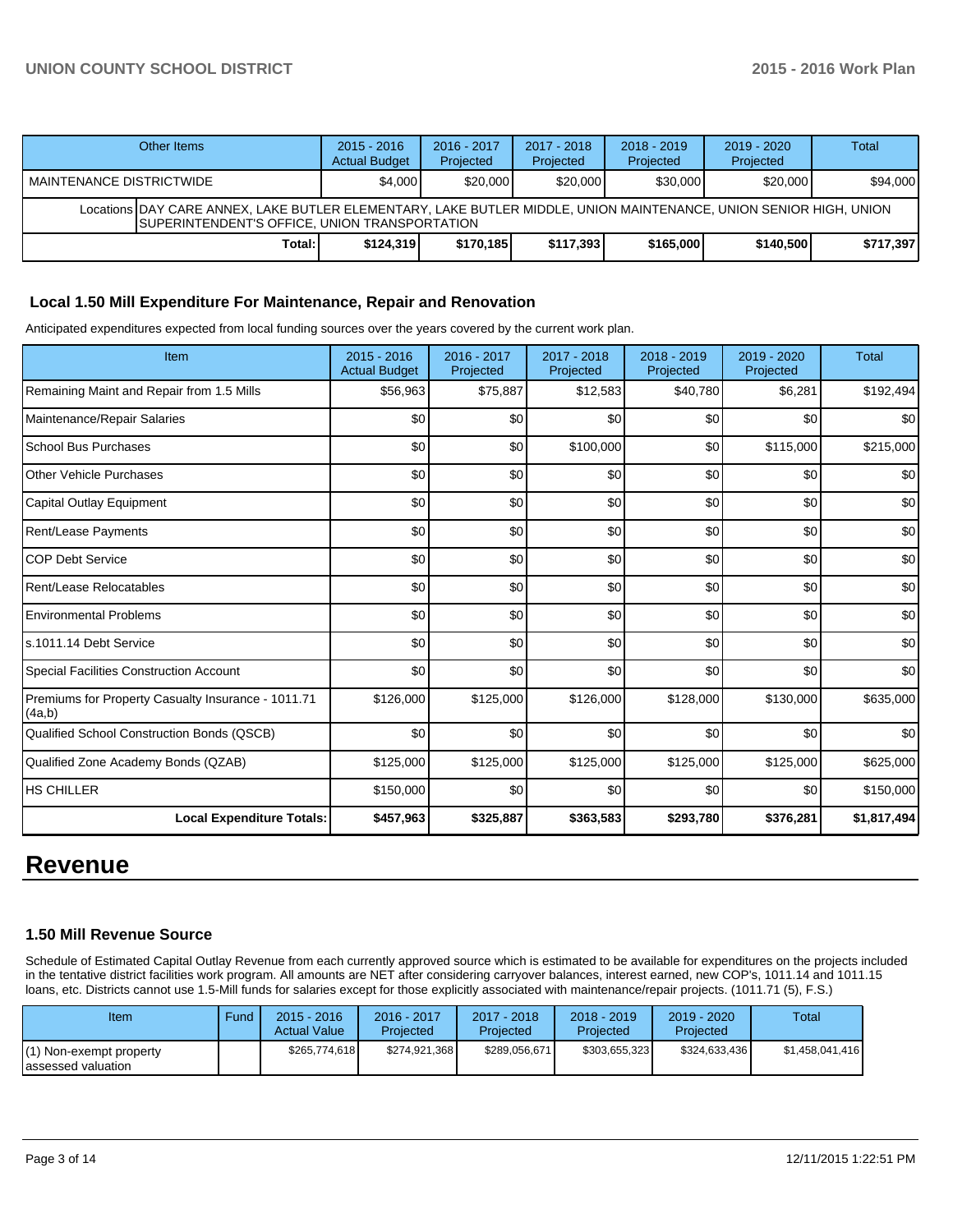| (2) The Millege projected for<br>discretionary capital outlay per<br>ls.1011.71   |     | 1.50 <sub>1</sub> | 1.50      | ا 50. ا   | 1.50      | 1.50 l    |             |
|-----------------------------------------------------------------------------------|-----|-------------------|-----------|-----------|-----------|-----------|-------------|
| (3) Full value of the 1.50-Mill<br>discretionary capital outlay per<br>ls.1011.71 |     | \$446.501         | \$461.868 | \$485.615 | \$510.141 | \$545.384 | \$2.449.509 |
| $(4)$ Value of the portion of the 1.50<br>l-Mill ACTUALLY levied                  | 370 | \$382.715         | \$395.887 | \$416.242 | \$437.264 | \$467.472 | \$2.099.580 |
| $(5)$ Difference of lines $(3)$ and $(4)$                                         |     | \$63.786          | \$65.981  | \$69.373  | \$72.877  | \$77.912  | \$349.929   |

## **PECO Revenue Source**

The figure in the row designated "PECO Maintenance" will be subtracted from funds available for new construction because PECO maintenance dollars cannot be used for new construction.

| <b>Item</b>                          | Fund | $2015 - 2016$<br><b>Actual Budget</b> | 2016 - 2017<br>Projected | 2017 - 2018<br>Projected | $2018 - 2019$<br>Projected | $2019 - 2020$<br>Projected | Total            |
|--------------------------------------|------|---------------------------------------|--------------------------|--------------------------|----------------------------|----------------------------|------------------|
| <b>PECO New Construction</b>         | 340  | \$0 <sub>0</sub>                      | \$0                      | \$0                      | \$0                        | \$0 I                      | \$0 <sub>1</sub> |
| <b>PECO Maintenance Expenditures</b> |      | \$67.356                              | \$94.298                 | \$104.810                | \$124.220                  | \$134.219                  | \$524.903        |
|                                      |      | \$67.356                              | \$94,298                 | \$104.810                | \$124.220                  | \$134.219                  | \$524,903        |

## **CO & DS Revenue Source**

Revenue from Capital Outlay and Debt Service funds.

| Item                                              | Fund | $2015 - 2016$<br><b>Actual Budget</b> | 2016 - 2017<br>Projected | $2017 - 2018$<br>Projected | $2018 - 2019$<br>Projected | $2019 - 2020$<br>Projected | Total     |
|---------------------------------------------------|------|---------------------------------------|--------------------------|----------------------------|----------------------------|----------------------------|-----------|
| CO & DS Cash Flow-through<br><b>I</b> Distributed | 360  | \$24.632                              | \$24.632                 | \$24.632                   | \$24.632                   | \$24.632                   | \$123,160 |
| ICO & DS Interest on<br>Undistributed CO          | 360  | \$565                                 | \$565                    | \$565                      | \$565                      | \$565                      | \$2,825   |
|                                                   |      | \$25,197                              | \$25,197                 | \$25,197                   | \$25,197                   | \$25,197                   | \$125,985 |

### **Fair Share Revenue Source**

Nothing reported for this section. All legally binding commitments for proportionate fair-share mitigation for impacts on public school facilities must be included in the 5-year district work program.

### **Sales Surtax Referendum**

Specific information about any referendum for a 1-cent or ½-cent surtax referendum during the previous year.

**Did the school district hold a surtax referendum during the past fiscal year 2014 - 2015?**

No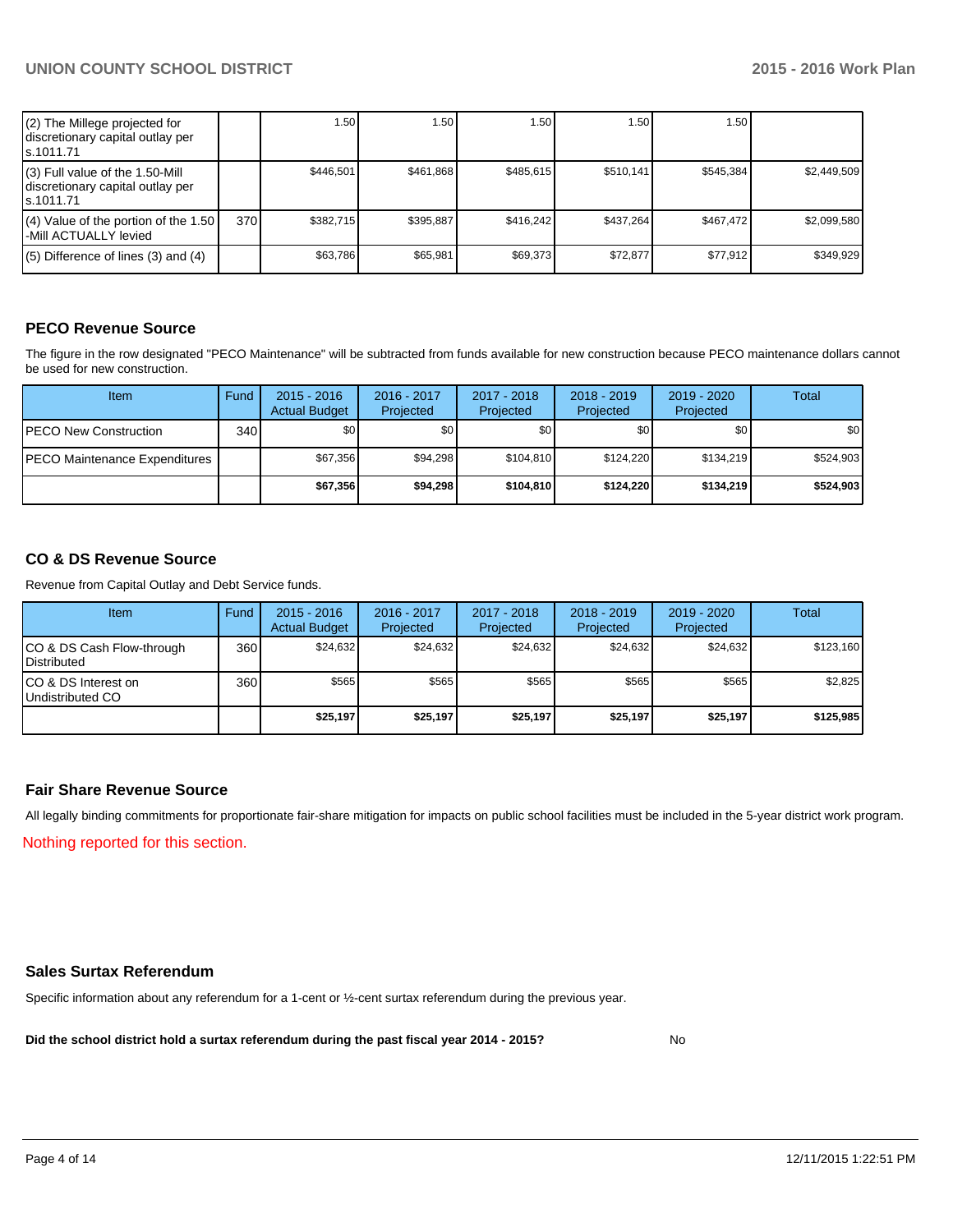## **Additional Revenue Source**

Any additional revenue sources

| Item                                                                                                               | $2015 - 2016$<br><b>Actual Value</b> | 2016 - 2017<br>Projected | 2017 - 2018<br>Projected | 2018 - 2019<br>Projected | 2019 - 2020<br>Projected | <b>Total</b> |
|--------------------------------------------------------------------------------------------------------------------|--------------------------------------|--------------------------|--------------------------|--------------------------|--------------------------|--------------|
| Proceeds from a s.1011.14/15 F.S. Loans                                                                            | \$0                                  | \$0                      | \$0                      | \$0                      | \$0                      | \$0          |
| District Bonds - Voted local bond<br>referendum proceeds per s.9, Art VII<br><b>State Constitution</b>             | \$0                                  | \$0                      | \$0                      | \$0                      | \$0                      | \$0          |
| Proceeds from Special Act Bonds                                                                                    | \$0                                  | \$0                      | \$0                      | \$0                      | \$0                      | \$0          |
| Estimated Revenue from CO & DS Bond<br>Sale                                                                        | \$0                                  | \$0                      | \$0                      | \$0                      | \$0                      | \$0          |
| Proceeds from Voted Capital<br>Improvements millage                                                                | \$0                                  | \$0                      | \$0                      | \$0                      | \$0                      | \$0          |
| Other Revenue for Other Capital Projects                                                                           | \$0                                  | \$0                      | \$0                      | \$0                      | \$0                      | \$0          |
| Proceeds from 1/2 cent sales surtax<br>authorized by school board                                                  | \$0                                  | \$0                      | \$0                      | \$0                      | \$0                      | \$0          |
| Proceeds from local governmental<br>infrastructure sales surtax                                                    | \$0                                  | \$0                      | \$0                      | \$0                      | \$0                      | \$0          |
| Proceeds from Certificates of<br>Participation (COP's) Sale                                                        | \$0                                  | \$0                      | \$0                      | \$0                      | \$0                      | \$0          |
| Classrooms First Bond proceeds amount<br>authorized in FY 1997-98                                                  | \$0                                  | \$0                      | \$0                      | \$0                      | \$0                      | \$0          |
| <b>Classrooms for Kids</b>                                                                                         | \$0                                  | \$0                      | \$0                      | \$0                      | \$0                      | \$0          |
| <b>District Equity Recognition</b>                                                                                 | \$0                                  | \$0                      | \$0                      | \$0                      | \$0                      | \$0          |
| <b>Federal Grants</b>                                                                                              | \$0                                  | \$0                      | \$0                      | \$0                      | \$0                      | \$0          |
| Proportionate share mitigation (actual<br>cash revenue only, not in kind donations)                                | \$0                                  | \$0                      | \$0                      | \$0                      | \$0                      | \$0          |
| Impact fees received                                                                                               | \$0                                  | \$0                      | \$0                      | \$0                      | \$0                      | \$0          |
| Private donations                                                                                                  | \$0                                  | \$0                      | \$0                      | \$0                      | \$0                      | \$0          |
| Grants from local governments or not-for-<br>profit organizations                                                  | \$0                                  | \$0                      | \$0                      | \$0                      | \$0                      | \$0          |
| Interest, Including Profit On Investment                                                                           | \$0                                  | \$0                      | \$0                      | \$0                      | \$0                      | \$0          |
| Revenue from Bonds pledging proceeds<br>from 1 cent or 1/2 cent Sales Surtax                                       | \$0                                  | \$0                      | \$0                      | \$0                      | \$0                      | \$0          |
| <b>Total Fund Balance Carried Forward</b>                                                                          | \$349,907                            | \$0                      | \$0                      | \$0                      | \$0                      | \$349,907    |
| General Capital Outlay Obligated Fund<br>Balance Carried Forward From Total<br><b>Fund Balance Carried Forward</b> | \$0                                  | \$0                      | \$0                      | \$0                      | \$0                      | \$0          |
| Special Facilities Construction Account                                                                            | \$0                                  | \$0                      | \$0                      | \$0                      | \$0                      | \$0          |
| One Cent - 1/2 Cent Sales Surtax Debt<br>Service From Total Fund Balance Carried<br>Forward                        | \$0                                  | \$0                      | \$0                      | \$0                      | \$0                      | \$0          |
| Capital Outlay Projects Funds Balance<br>Carried Forward From Total Fund<br><b>Balance Carried Forward</b>         | \$0                                  | \$0                      | \$0                      | \$0                      | \$0                      | \$0          |
| Subtotal                                                                                                           | \$349,907                            | \$0                      | \$0                      | \$0                      | \$0                      | \$349,907    |

## **Total Revenue Summary**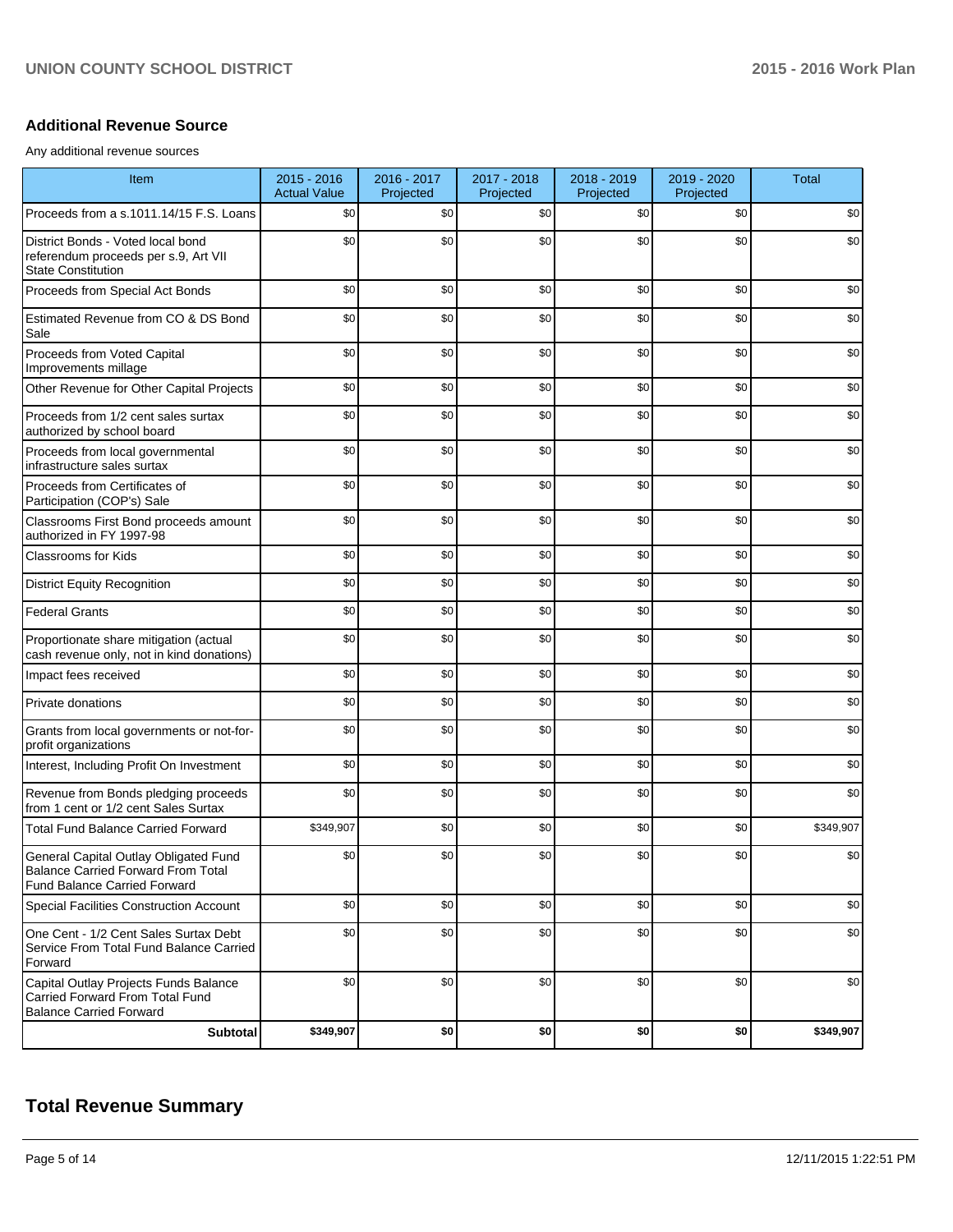| <b>Item Name</b>                                           | $2015 - 2016$<br><b>Budget</b> | 2016 - 2017<br>Projected | 2017 - 2018<br><b>Projected</b> | $2018 - 2019$<br>Projected | $2019 - 2020$<br>Projected | <b>Five Year Total</b> |
|------------------------------------------------------------|--------------------------------|--------------------------|---------------------------------|----------------------------|----------------------------|------------------------|
| Local 1.5 Mill Discretionary Capital Outlay<br>Revenue     | \$382.715                      | \$395,887                | \$416.242                       | \$437.264                  | \$467,472                  | \$2,099,580            |
| PECO and 1.5 Mill Maint and Other 1.5<br>Mill Expenditures | (S457.963)                     | (S325.887)               | (\$363,583)                     | (S293.780)                 | (\$376,281)                | (\$1,817,494)          |
| PECO Maintenance Revenue                                   | \$67,356                       | \$94,298                 | \$104.810                       | \$124.220                  | \$134.219                  | \$524.903              |
| Available 1.50 Mill for New<br><b>Construction</b>         | (\$75,248)                     | \$70,000                 | \$52,659                        | \$143,484                  | \$91,191                   | \$282,086              |

| <b>Item Name</b>                      | $2015 - 2016$<br><b>Budget</b> | 2016 - 2017<br>Projected | 2017 - 2018<br>Projected | $2018 - 2019$<br>Projected | 2019 - 2020<br>Projected | <b>Five Year Total</b> |
|---------------------------------------|--------------------------------|--------------------------|--------------------------|----------------------------|--------------------------|------------------------|
| ICO & DS Revenue                      | \$25,197                       | \$25,197                 | \$25,197                 | \$25,197                   | \$25,197                 | \$125,985              |
| <b>IPECO New Construction Revenue</b> | \$0                            | \$0                      | \$0                      | \$0                        | \$0                      | \$0                    |
| <b>I</b> Other/Additional Revenue     | \$349,907                      | \$0                      | \$0                      | \$0                        | \$0 <sub>1</sub>         | \$349,907              |
| <b>Total Additional Revenuel</b>      | \$375,104                      | \$25,197                 | \$25,197                 | \$25,197                   | \$25,197                 | \$475,892              |
| <b>Total Available Revenue</b>        | \$299.856                      | \$95,197                 | \$77,856                 | \$168,681                  | \$116,388                | \$757,978              |

# **Project Schedules**

### **Capacity Project Schedules**

A schedule of capital outlay projects necessary to ensure the availability of satisfactory classrooms for the projected student enrollment in K-12 programs.

Nothing reported for this section.

| <b>Planned Cost:</b>     |  |  |  |
|--------------------------|--|--|--|
| <b>Student Stations:</b> |  |  |  |
| <b>Total Classrooms:</b> |  |  |  |
| Gross Sq Ft:             |  |  |  |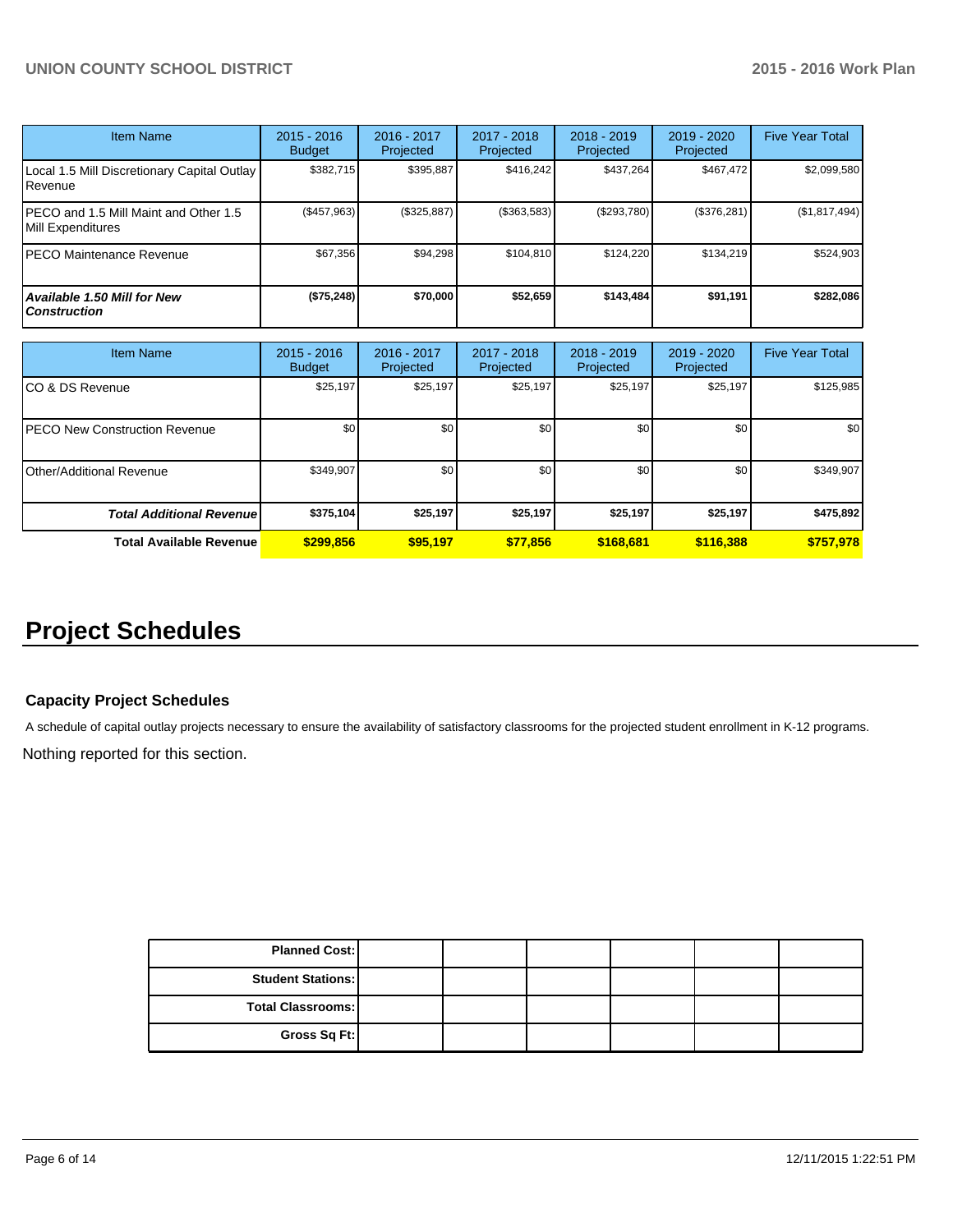## **Other Project Schedules**

Major renovations, remodeling, and additions of capital outlay projects that do not add capacity to schools.

| <b>Project Description</b>                                                         | Location                                          | $2015 - 2016$<br><b>Actual Budget</b> | $2016 - 2017$<br>Projected | 2017 - 2018<br>Projected | 2018 - 2019<br>Projected | $2019 - 2020$<br>Projected | Total         | Funded |
|------------------------------------------------------------------------------------|---------------------------------------------------|---------------------------------------|----------------------------|--------------------------|--------------------------|----------------------------|---------------|--------|
| Chillers<br>repairs/replace/rennovate                                              | UNION SENIOR HIGH                                 | \$150,000                             | \$0                        | \$0                      | \$0                      | \$0                        | \$150,000 Yes |        |
| Replace Gym Roof                                                                   | LAKE BUTLER MIDDLE                                | \$0                                   | \$0                        | \$35,000                 | \$0                      | \$0                        | \$35,000 No   |        |
| <b>Repair Roof and Repave</b><br><b>Transportation Yard</b>                        | <b>UNION</b><br><b>TRANSPORTATION</b>             | \$0                                   | \$0                        | \$35,000                 | \$0                      | \$0                        | \$35,000 Yes  |        |
| reroof Remaining Area at Union UNION SENIOR HIGH<br>County High                    |                                                   | \$60,000                              | \$0                        | \$0                      | \$0                      | \$0                        | \$60,000 No   |        |
| Districtwide Maintenance and<br><b>Repairs to County Office</b><br><b>Building</b> | <b>UNION</b><br>SUPERINTENDENT'S<br><b>OFFICE</b> | \$0                                   | \$35,000                   | \$0                      | \$0                      | \$0                        | \$35,000 No   |        |
| Repair Roof of 2 Classroom<br>Pods                                                 | <b>LAKE BUTLER</b><br><b>ELEMENTARY</b>           | \$0                                   | \$40,000                   | \$0                      | \$0                      | \$0                        | \$40,000 Yes  |        |
| General Maintenance Repairs<br>Districtwide                                        | <b>UNION MAINTENANCE</b>                          | \$59,856                              | \$55,197                   | \$42,856                 | \$25,000                 | \$116,388                  | \$299,297 Yes |        |
| Walkway/Awning<br>Repairs/Replacements/Addition<br>s to LBES, LBMS, and UCHS       | <b>UNION MAINTENANCE</b>                          | \$90,000                              | \$0                        | \$0                      | \$0                      | \$0                        | \$90,000 Yes  |        |
| Chiller<br>Repair/Replacement/Rennovat<br>le                                       | <b>LAKE BUTLER MIDDLE</b>                         | \$0                                   | \$0                        | \$0                      | \$143,681                | \$0                        | \$143,681 Yes |        |
|                                                                                    |                                                   | \$359,856                             | \$130,197                  | \$112,856                | \$168,681                | \$116,388                  | \$887,978     |        |

## **Additional Project Schedules**

Any projects that are not identified in the last approved educational plant survey.

| <b>Project Description</b>           | Location                  | <b>Num</b> | $2015 - 2016$<br>Classroom Actual Budget | $2016 - 2017$<br>Projected | $2017 - 2018$<br>Projected | 2018 - 2019<br>Projected | 2019 - 2020<br>Projected | Total | Funded |
|--------------------------------------|---------------------------|------------|------------------------------------------|----------------------------|----------------------------|--------------------------|--------------------------|-------|--------|
| Project description not<br>specified | Location not<br>specified |            | \$0                                      | \$0l                       | \$0                        | \$0 I                    | \$0                      |       | \$0 No |
|                                      |                           |            | \$0                                      | \$0                        | \$0                        | \$0 I                    | \$0                      | \$O   |        |

## **Non Funded Growth Management Project Schedules**

Schedule indicating which projects, due to planned development, that CANNOT be funded from current revenues projected over the next five years.

| <b>Project Description</b>        | $2015 - 2016$<br>Actual Budget | $2016 - 2017$<br>Projected | 2017 - 2018<br>Projected | 2018 - 2019<br>Projected | 2019 - 2020<br>Projected | Total | Funded |
|-----------------------------------|--------------------------------|----------------------------|--------------------------|--------------------------|--------------------------|-------|--------|
| Project description not specified | \$0                            | \$0 <sub>1</sub>           | \$0 I                    | \$0l                     | \$0                      |       | \$0 No |
|                                   | \$0                            | \$0                        | \$0                      | \$0                      | \$0                      | \$0 I |        |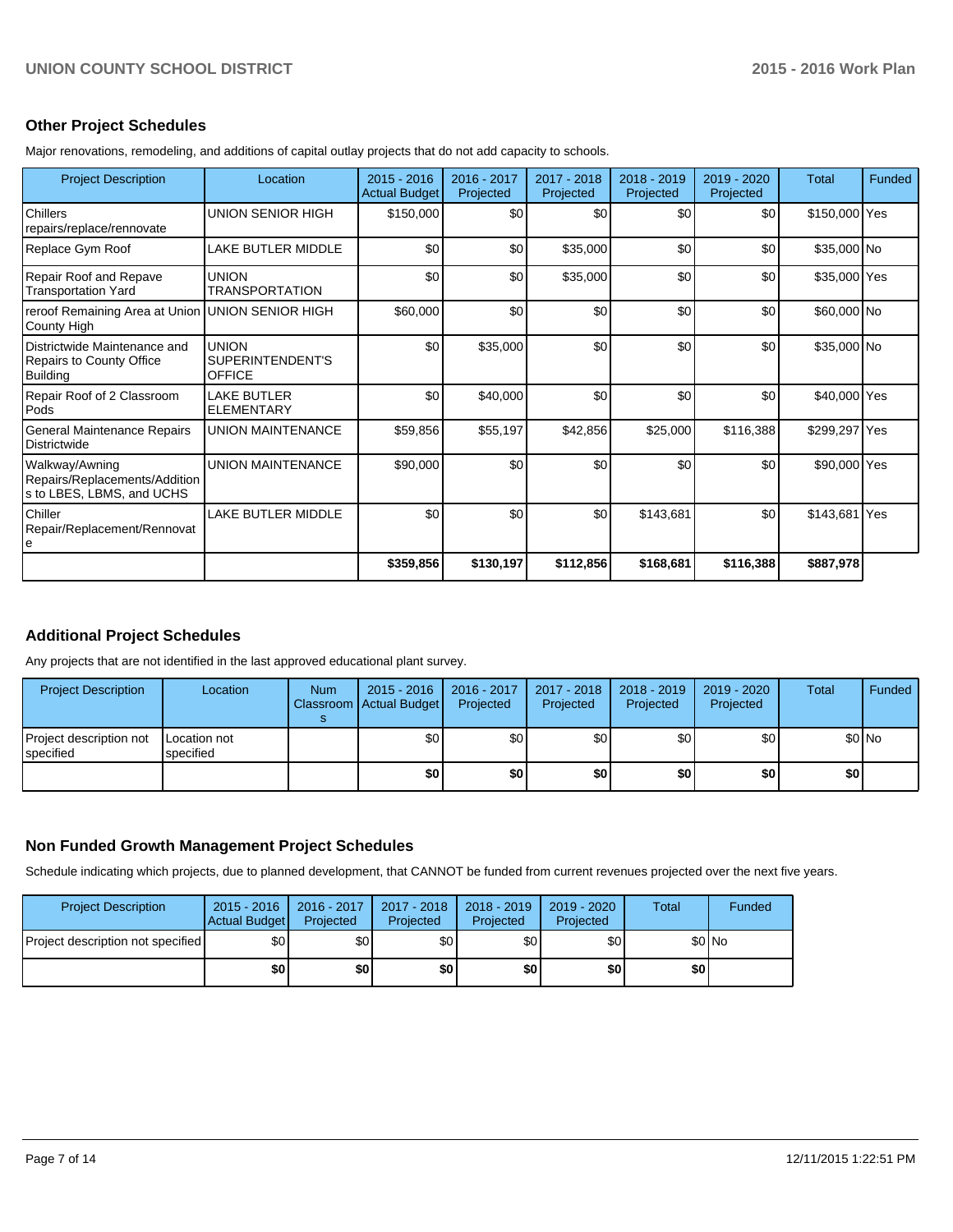# **Tracking**

## **Capacity Tracking**

| Location                           | $2015 -$<br><b>2016 Satis.</b><br>Stu. Sta. | Actual<br>$2015 -$<br><b>2016 FISH</b><br>Capacity | Actual<br>$2014 -$<br>2015<br><b>COFTE</b> | # Class<br><b>Rooms</b> | Actual<br>Average<br>$2015 -$<br>2016 Class<br><b>Size</b> | Actual<br>$2015 -$<br>2016<br><b>Utilization</b> | <b>New</b><br>Stu.<br><b>Capacity</b> | <b>New</b><br>Rooms to<br>be<br>Added/Re<br>moved | Projected<br>$2019 -$<br>2020<br><b>COFTE</b> | Projected<br>$2019 -$<br>2020<br><b>Utilization</b> | Projected<br>$2019 -$<br>2020 Class<br><b>Size</b> |
|------------------------------------|---------------------------------------------|----------------------------------------------------|--------------------------------------------|-------------------------|------------------------------------------------------------|--------------------------------------------------|---------------------------------------|---------------------------------------------------|-----------------------------------------------|-----------------------------------------------------|----------------------------------------------------|
| IUNION SENIOR HIGH                 | 958                                         | 814                                                | 582                                        | 44                      | 13                                                         | 72.00 %                                          |                                       |                                                   | 595                                           | 73.00 %                                             | 14                                                 |
| llake butler middle                | 971                                         | 873                                                | 682                                        | 42                      | 16 <sup>1</sup>                                            | 78.00 %                                          |                                       |                                                   | 690                                           | 79.00 %                                             | 16                                                 |
| llake butler<br><b>IELEMENTARY</b> | 1.161                                       | 1.161                                              | 972                                        | 64                      | 15                                                         | 84.00 %                                          |                                       |                                                   | 982                                           | 85.00 %                                             | 15                                                 |
|                                    | 3,090                                       | 2,848                                              | 2,236                                      | 150 l                   | 15                                                         | 78.52 %                                          |                                       |                                                   | 2.267                                         | 79.60%                                              | 15                                                 |

The COFTE Projected Total (2,267) for 2019 - 2020 must match the Official Forecasted COFTE Total (2,320 ) for 2019 - 2020 before this section can be completed. In the event that the COFTE Projected Total does not match the Official forecasted COFTE, then the Balanced Projected COFTE Table should be used to balance COFTE.

| Projected COFTE for 2019 - 2020 |       | <b>Grade Level Type</b> | <b>Balanced Projected</b><br>COFTE for 2019 - 2020 |
|---------------------------------|-------|-------------------------|----------------------------------------------------|
| Elementary (PK-3)               | 780   |                         |                                                    |
| Middle (4-8)                    | 952   |                         |                                                    |
|                                 |       | Elementary (PK-3)       | $\Omega$                                           |
| High (9-12)                     | 588   |                         |                                                    |
|                                 |       | Middle (4-8)            | 60                                                 |
|                                 | 2,320 |                         |                                                    |
|                                 |       | High (9-12)             | -7                                                 |
|                                 |       |                         |                                                    |
|                                 |       |                         | 2,320                                              |

## **Relocatable Replacement**

Number of relocatable classrooms clearly identified and scheduled for replacement in the school board adopted financially feasible 5-year district work program.

| Location                          | $2015 - 2016$ | 2016 - 2017 | $2017 - 2018$ | $2018 - 2019$ | $2019 - 2020$ | Year 5 Total |
|-----------------------------------|---------------|-------------|---------------|---------------|---------------|--------------|
| Total Relocatable Replacements: I |               |             |               |               |               |              |

## **Charter Schools Tracking**

Information regarding the use of charter schools.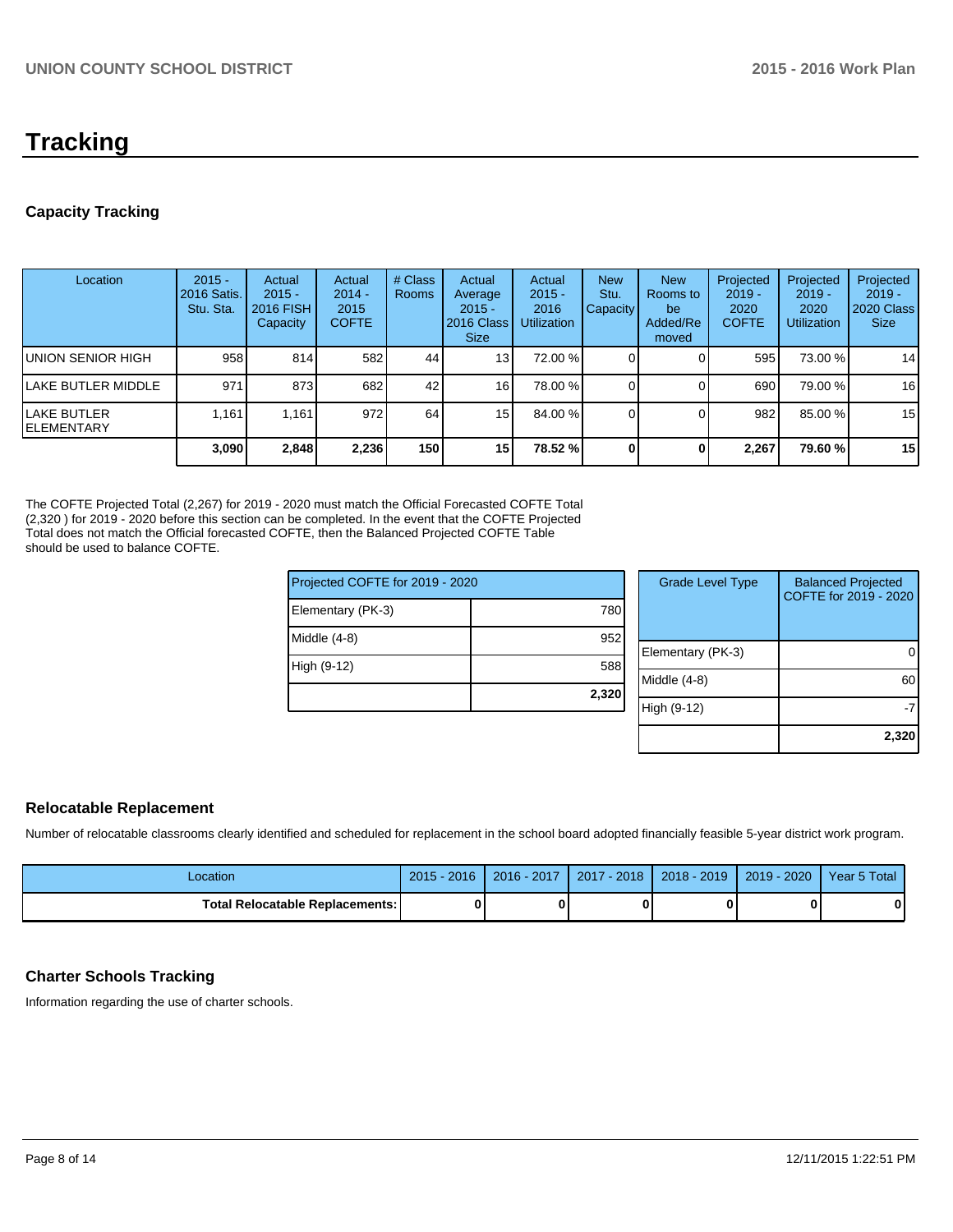Nothing reported for this section.

## **Special Purpose Classrooms Tracking**

The number of classrooms that will be used for certain special purposes in the current year, by facility and type of classroom, that the district will, 1), not use for educational purposes, and 2), the co-teaching classrooms that are not open plan classrooms and will be used for educational purposes.

| School | <b>School Type</b>                     | # of Elementary<br>K-3 Classrooms | # of Middle 4-8<br><b>Classrooms</b> | # of High $9-12$<br><b>Classrooms</b> | # of $ESE$<br>Classrooms        | # of Combo<br><b>Classrooms</b> | Total<br><b>Classrooms</b> |
|--------|----------------------------------------|-----------------------------------|--------------------------------------|---------------------------------------|---------------------------------|---------------------------------|----------------------------|
|        | <b>Total Educational Classrooms: I</b> |                                   |                                      |                                       |                                 |                                 | 01                         |
| School | <b>School Type</b>                     | # of Elementary<br>K-3 Classrooms | # of Middle 4-8<br><b>Classrooms</b> | # of High $9-12$<br><b>Classrooms</b> | # of $ESE$<br><b>Classrooms</b> | # of Combo<br><b>Classrooms</b> | Total<br><b>Classrooms</b> |
|        | <b>Total Co-Teaching Classrooms:</b>   |                                   |                                      |                                       |                                 |                                 | 01                         |

## **Infrastructure Tracking**

**Necessary offsite infrastructure requirements resulting from expansions or new schools. This section should include infrastructure information related to capacity project schedules and other project schedules (Section 4).**

Not Specified

**Proposed location of planned facilities, whether those locations are consistent with the comprehensive plans of all affected local governments, and recommendations for infrastructure and other improvements to land adjacent to existing facilities. Provisions of 1013.33(12), (13) and (14) and 1013.36 must be addressed for new facilities planned within the 1st three years of the plan (Section 5).**

Not Specified

**Consistent with Comp Plan?** No

### **Net New Classrooms**

The number of classrooms, by grade level and type of construction, that were added during the last fiscal year.

| List the net new classrooms added in the 2014 - 2015 fiscal year.                                                                                       |                              |                            |                                                                                                                      |  | List the net new classrooms to be added in the 2015 - 2016 fiscal<br>Ivear. |  |                                |                        |  |
|---------------------------------------------------------------------------------------------------------------------------------------------------------|------------------------------|----------------------------|----------------------------------------------------------------------------------------------------------------------|--|-----------------------------------------------------------------------------|--|--------------------------------|------------------------|--|
| "Classrooms" is defined as capacity carrying classrooms that are added to increase<br>capacity to enable the district to meet the Class Size Amendment. |                              |                            |                                                                                                                      |  | Totals for fiscal year 2015 - 2016 should match totals in Section 15A.      |  |                                |                        |  |
| Location                                                                                                                                                | $2014 - 2015$ #<br>Permanent | $2014 - 2015$ #<br>Modular | $2014 - 2015$ #<br>$2014 - 2015$<br>2015 - 2016 #<br>$2015 - 2016$ #<br>Modular<br>Relocatable<br>Permanent<br>Total |  |                                                                             |  | $2015 - 2016$ #<br>Relocatable | $2015 - 2016$<br>Total |  |
| Elementary (PK-3)                                                                                                                                       |                              |                            |                                                                                                                      |  |                                                                             |  |                                | $\Omega$               |  |
| Middle (4-8)                                                                                                                                            |                              |                            |                                                                                                                      |  |                                                                             |  |                                | $\Omega$               |  |
| High (9-12)                                                                                                                                             |                              |                            |                                                                                                                      |  |                                                                             |  |                                | $\Omega$               |  |
|                                                                                                                                                         |                              |                            |                                                                                                                      |  |                                                                             |  |                                | 0                      |  |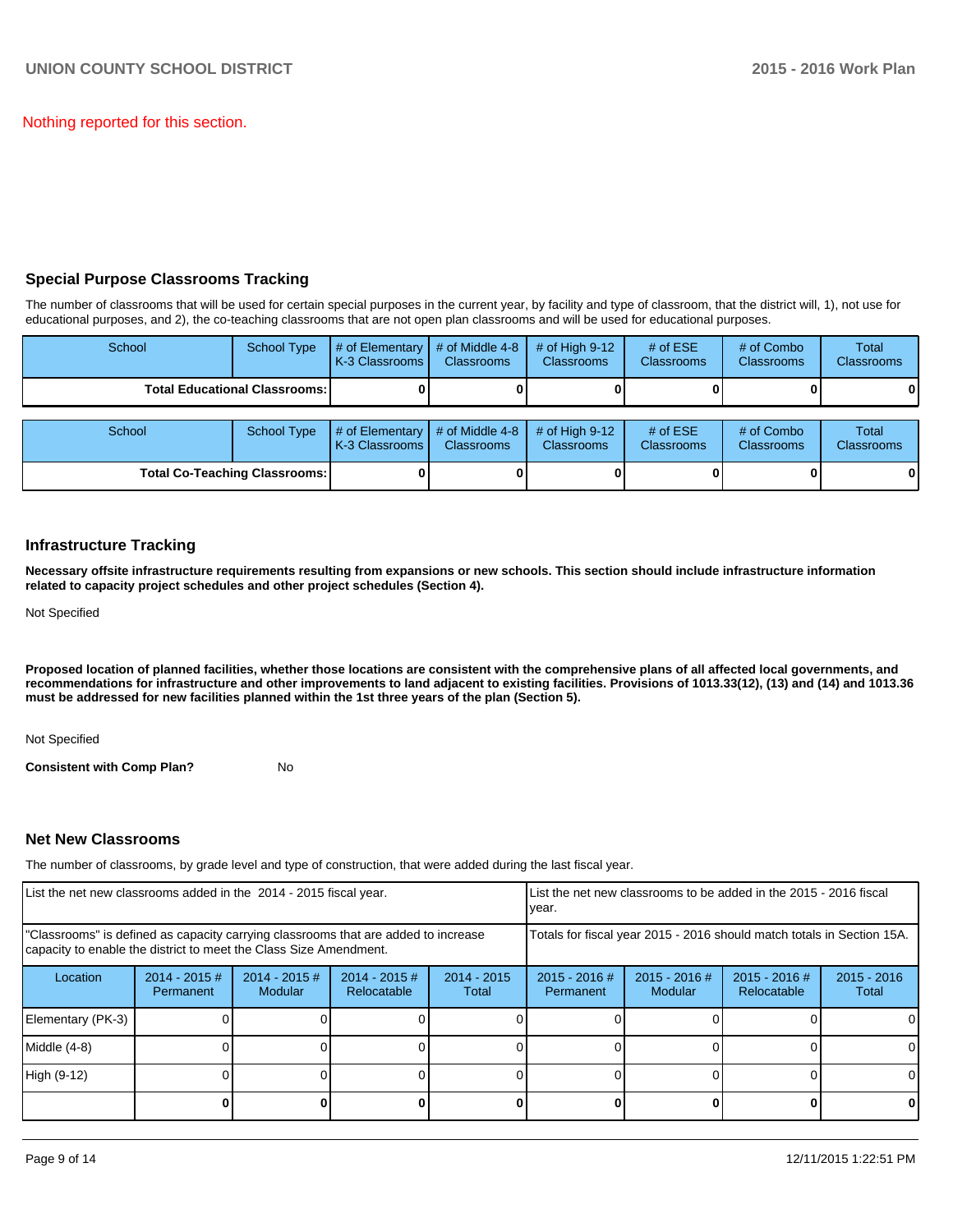## **Relocatable Student Stations**

Number of students that will be educated in relocatable units, by school, in the current year, and the projected number of students for each of the years in the workplan.

| <b>Site</b>                             | $2015 - 2016$ | 2016 - 2017 | 2017 - 2018 | $2018 - 2019$ | 2019 - 2020 | 5 Year Average |
|-----------------------------------------|---------------|-------------|-------------|---------------|-------------|----------------|
| UNION SENIOR HIGH                       |               |             |             |               |             |                |
| ILAKE BUTLER MIDDLE                     | 66            | 66          | 66          | 66            | 66          | 66             |
| <b>ILAKE BUTLER ELEMENTARY</b>          | 328           | 306         | 306         | 306           | 3061        | 310            |
|                                         |               |             |             |               |             |                |
| Totals for UNION COUNTY SCHOOL DISTRICT |               |             |             |               |             |                |

| Totals for UNION COUNTY SCHOOL DISTRICT           |         |       |       |        |        |       |
|---------------------------------------------------|---------|-------|-------|--------|--------|-------|
| Total students in relocatables by year.           | 394     | 372 l | 372 I | 372    | 372I   | 376   |
| Total number of COFTE students projected by year. | 2,242   | 2,261 | 2.267 | 2,296  | 2,320  | 2.277 |
| Percent in relocatables by year.                  | $18 \%$ | 16 %l | 16 %l | $16\%$ | 16 % I | 17 %  |

## **Leased Facilities Tracking**

Exising leased facilities and plans for the acquisition of leased facilities, including the number of classrooms and student stations, as reported in the educational plant survey, that are planned in that location at the end of the five year workplan.

| Location                       | # of Leased<br>Classrooms 2015 - I<br>2016 | <b>FISH Student</b><br><b>Stations</b> | Owner | # of Leased<br>Classrooms 2019 - I<br>2020 | <b>FISH Student</b><br><b>Stations</b> |
|--------------------------------|--------------------------------------------|----------------------------------------|-------|--------------------------------------------|----------------------------------------|
| <b>IUNION SENIOR HIGH</b>      |                                            |                                        |       |                                            | ΟI                                     |
| <b>ILAKE BUTLER MIDDLE</b>     |                                            |                                        |       |                                            | ΩI                                     |
| <b>ILAKE BUTLER ELEMENTARY</b> |                                            |                                        |       |                                            | ΟI                                     |
|                                |                                            |                                        |       |                                            | 01                                     |

### **Failed Standard Relocatable Tracking**

Relocatable units currently reported by school, from FISH, and the number of relocatable units identified as 'Failed Standards'.

Nothing reported for this section.

## **Planning**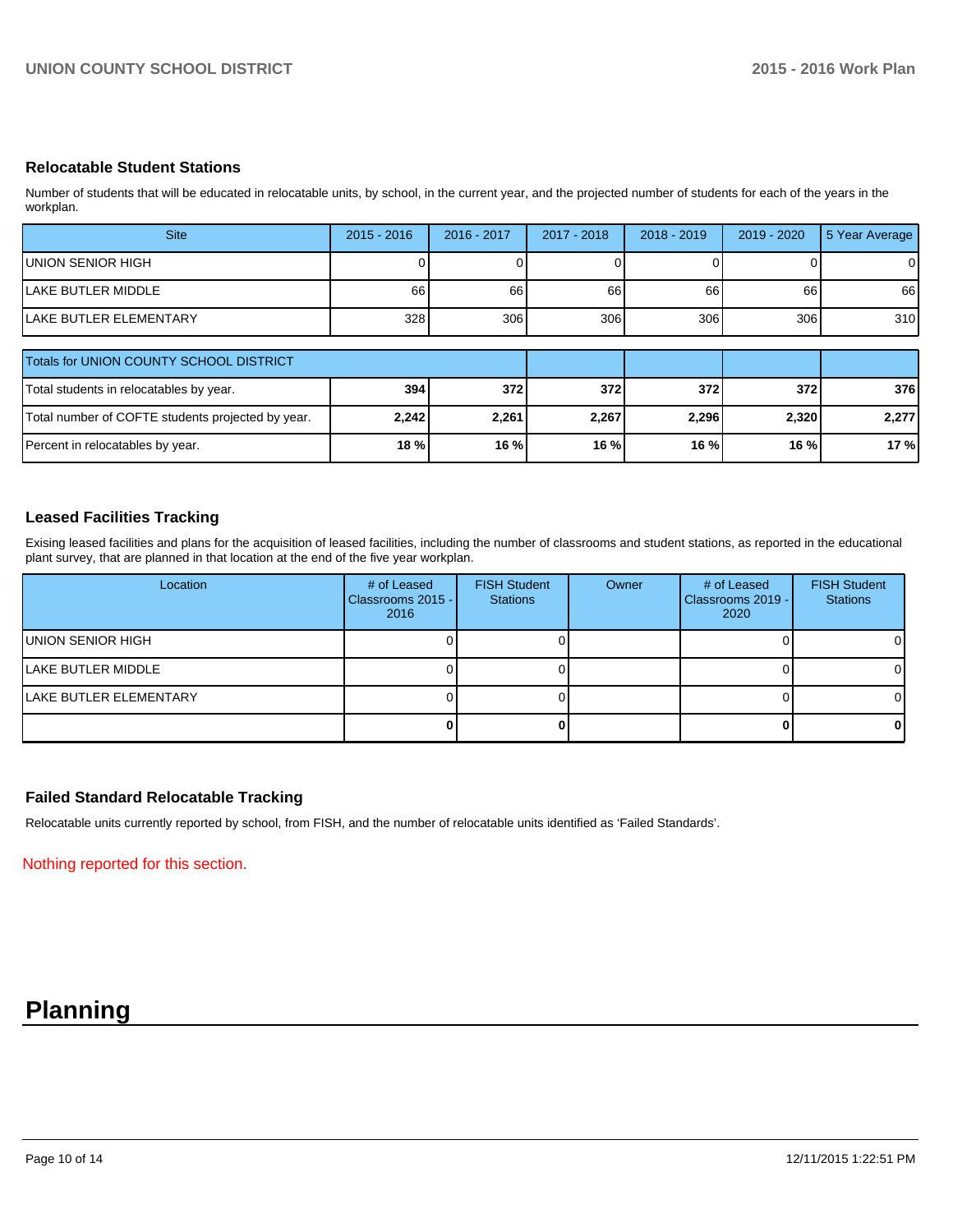#### **Class Size Reduction Planning**

**Plans approved by the school board that reduce the need for permanent student stations such as acceptable school capacity levels, redistricting, busing, year-round schools, charter schools, magnet schools, public-private partnerships, multitrack scheduling, grade level organization, block scheduling, or other alternatives.**

ROOFING REPAIRS AND REPLACEMENTS AT LAKE BUTLER ELEMENTARY SCHOOL, Lake Butler Middle School and Union County High School. Fire alarm and intercom repairs throughout district. Chiller replacement and repair at Union County High School. Chiller repair/replacement at LBMS. Maintenance and Repairs throughout district. Paving and fencing repairs throughout all district.

## **School Closure Planning**

**Plans for the closure of any school, including plans for disposition of the facility or usage of facility space, and anticipated revenues.**

No school closures planned.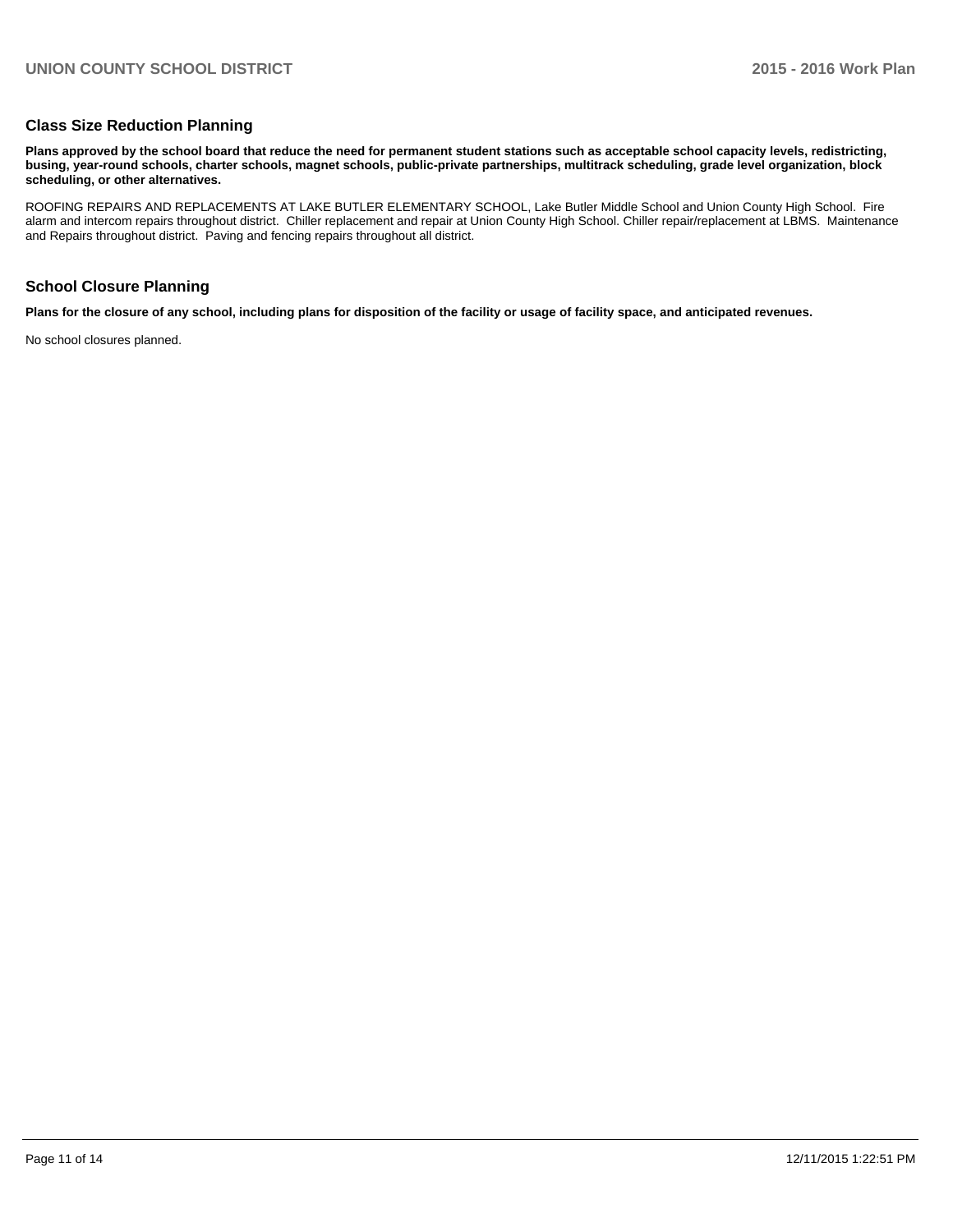# **Long Range Planning**

#### **Ten-Year Maintenance**

District projects and locations regarding the projected need for major renovation, repair, and maintenance projects within the district in years 6-10 beyond the projects plans detailed in the five years covered by the work plan.

Nothing reported for this section.

#### **Ten-Year Capacity**

Schedule of capital outlay projects projected to ensure the availability of satisfactory student stations for the projected student enrollment in K-12 programs for the future 5 years beyond the 5-year district facilities work program.

Nothing reported for this section.

### **Ten-Year Planned Utilization**

Schedule of planned capital outlay projects identifying the standard grade groupings, capacities, and planned utilization rates of future educational facilities of the district for both permanent and relocatable facilities.

| Grade Level Projections         | <b>FISH</b><br>Student<br><b>Stations</b> | <b>Actual 2014 -</b><br>2015 FISH<br>Capacity | Actual<br>$2014 -$<br>2015<br><b>COFTE</b> | Actual 2014 - 2015<br>Utilization | Actual 2015 - 2016 / 2024 - 2025 new<br>Student Capacity to be added/removed | Projected 2024<br><b>2025 COFTE</b> | $-$ Projected 2024 -<br>2025 Utilization |
|---------------------------------|-------------------------------------------|-----------------------------------------------|--------------------------------------------|-----------------------------------|------------------------------------------------------------------------------|-------------------------------------|------------------------------------------|
| Elementary - District<br>Totals | 1,226                                     | 1,226                                         | 870.00                                     | 70.96 %                           |                                                                              | 1,250                               | 101.96 %                                 |
| Middle - District Totals        | 971                                       | 873                                           | 713.00                                     | 81.67%                            |                                                                              | 850                                 | 97.37 %                                  |
| High - District Totals          | 933                                       | 793 I                                         | 562.00                                     | 70.87 %                           |                                                                              | 775                                 | 97.73 %                                  |
| Other - ESE, etc                |                                           |                                               | 0.00                                       | $0.00\%$                          |                                                                              |                                     | 0.00%                                    |
|                                 | 3,130                                     | 2,892                                         | 2,145.00                                   | 74.17 %                           |                                                                              | 2,875                               | 99.41 %                                  |

**Combination schools are included with the middle schools for student stations, capacity, COFTE and utilization purposes because these facilities all have a 90% utilization factor. Use this space to explain or define the grade groupings for combination schools.**

No comments to report.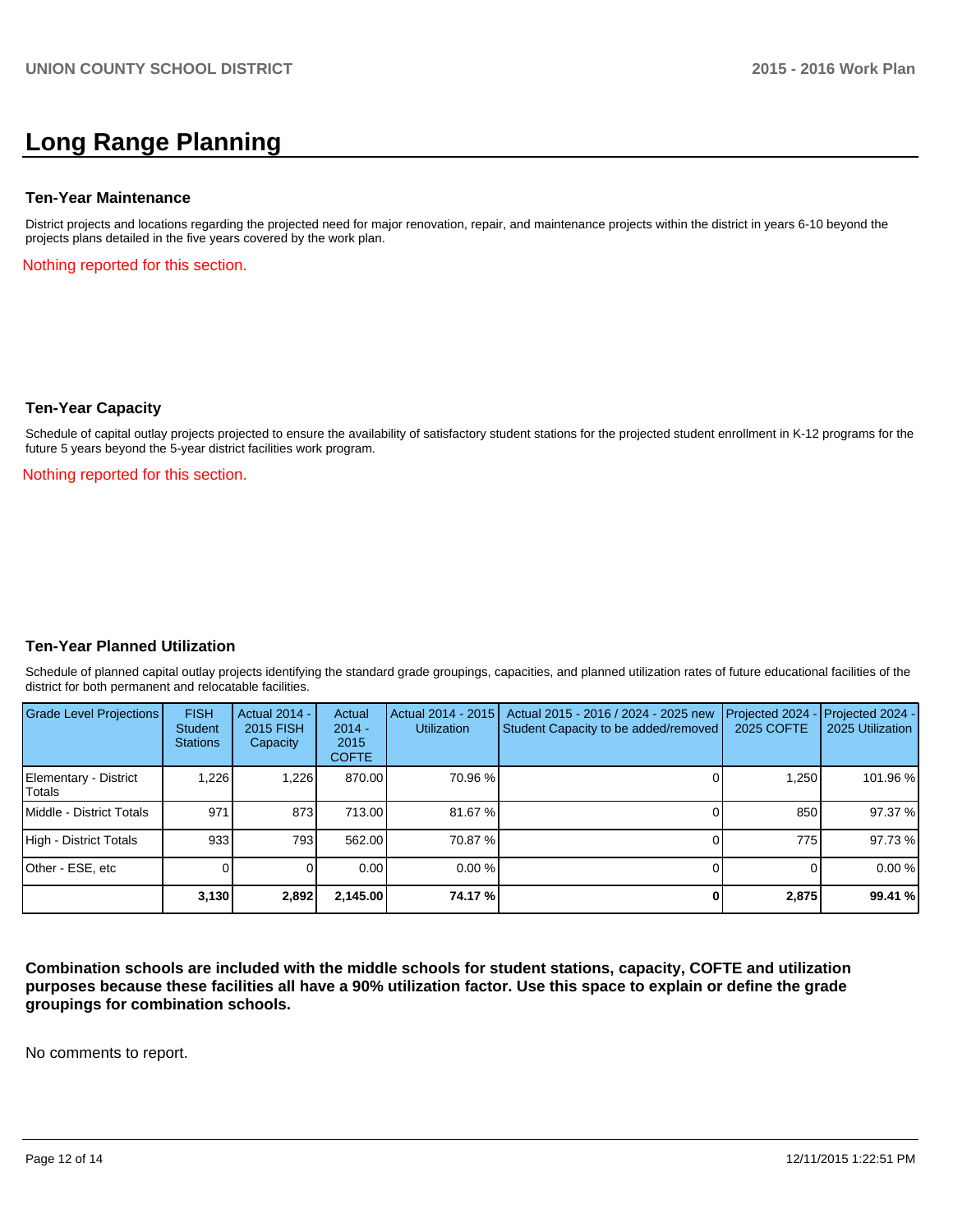#### **Ten-Year Infrastructure Planning**

#### **Proposed Location of Planned New, Remodeled, or New Additions to Facilities in 06 thru 10 out years (Section 28).**

The district estimates reaching capacity of the elementary and middle schools near or just beyond the 10 year point. The Board and Administration has discussed possible space concerns including the construction of classroom pods to add additional space and to eliminate relocatable classrooms.

#### Plans for closure of any school, including plans for disposition of the facility or usage of facility space, and anticipated revenues in the 06 thru 10 out **years (Section 29).**

No closures are expected.

#### **Twenty-Year Maintenance**

District projects and locations regarding the projected need for major renovation, repair, and maintenance projects within the district in years 11-20 beyond the projects plans detailed in the five years covered by the work plan.

Nothing reported for this section.

### **Twenty-Year Capacity**

Schedule of capital outlay projects projected to ensure the availability of satisfactory student stations for the projected student enrollment in K-12 programs for the future 11-20 years beyond the 5-year district facilities work program.

Nothing reported for this section.

### **Twenty-Year Planned Utilization**

Schedule of planned capital outlay projects identifying the standard grade groupings, capacities, and planned utilization rates of future educational facilities of the district for both permanent and relocatable facilities.

| <b>Grade Level Projections</b>  | <b>FISH</b><br><b>Student</b><br><b>Stations</b> | <b>Actual 2014 -</b><br>2015 FISH<br>Capacity | Actual<br>$2014 -$<br>2015<br><b>COFTE</b> | Actual 2014 - 2015<br><b>Utilization</b> | Actual 2015 - 2016 / 2034 - 2035 new<br>Student Capacity to be added/removed | Projected 2034<br>2035 COFTE | Projected 2034 -<br>2035 Utilization |
|---------------------------------|--------------------------------------------------|-----------------------------------------------|--------------------------------------------|------------------------------------------|------------------------------------------------------------------------------|------------------------------|--------------------------------------|
| Elementary - District<br>Totals | .226                                             | 1.226                                         | 870.00                                     | 70.96 %                                  | 500                                                                          | 1.500                        | 86.91 %                              |
| Middle - District Totals        | 971                                              | 873                                           | 713.00                                     | 81.67 %                                  | 500                                                                          | 1.200                        | 87.40 %                              |
| High - District Totals          | 933                                              | 793                                           | 562.00                                     | 70.87 %                                  | 500                                                                          | 1.100                        | 85.07 %                              |
| Other - ESE, etc                |                                                  |                                               | 0.00                                       | $0.00\%$                                 |                                                                              |                              | 0.00%                                |
|                                 | 3,130                                            | 2,892                                         | 2,145.00                                   | 74.17 %                                  | 1,500                                                                        | 3,800                        | 86.52 %                              |